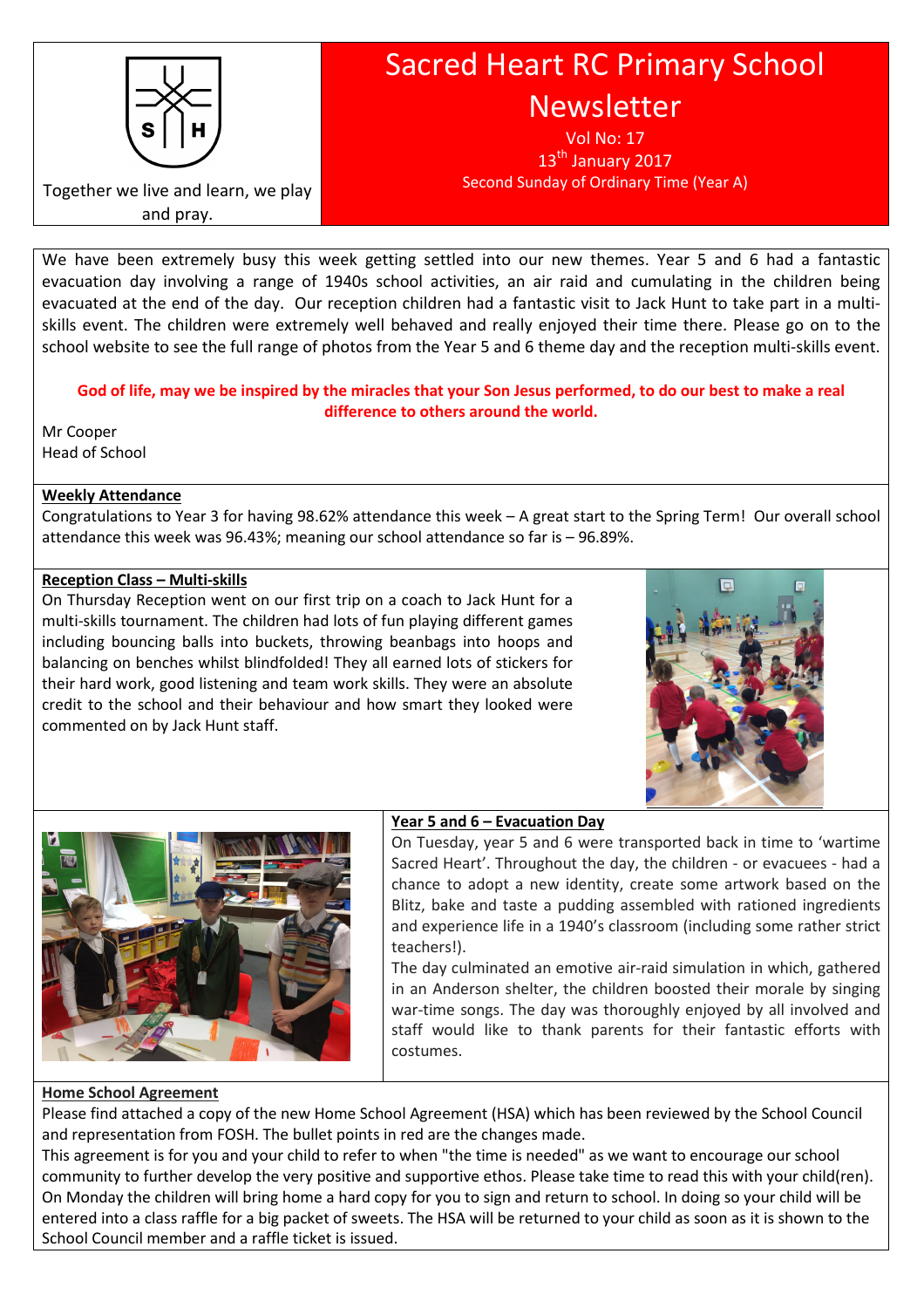## Possible New Catholic Schools in East Anglia

The Diocese of East Anglia is intending to submit bids for up to eight new Catholic schools across the region. These bids will be submitted in March and if successful, schools could open as early as 2019. Primary schools are being proposed in Cambridgeshire, Peterborough, Thetford and Norwich. A Catholic high school is being proposed in West Cambourne, Cambridgeshire and possibly a sixth form in Norwich. More information about these proposals can be found on the Diocese's website http://rcdea.org.uk/freeschools/ There is also the opportunity to register your interest in these new schools, which will also allow the Diocese to keep you updated on the proposals. It is important that as many people as possible register their interest on the website as this will provide strong evidence to the government of the need for Catholic schools in East Anglia, making the bids more likely to succeed.

## School Uniform Update – School Trends

As you will be aware, in recent weeks we have changed our uniform provider to School Trends. Over the Christmas holidays they have been working hard and I am pleased to say that the Sacred Heart Uniform Store will go live next week. Further information on prices, how to place an order and delivery will be with you very soon.

## Farmhouse Breakfast – 25th January 2017

As part of Farmhouse Breakfast Week  $23^{rd}$  – 27th January 2017 we are once again holding our Breakfast on Wednesday 25th January 2017 at 8am. The cost of the breakfast will be £2.50 for children and £3.00 for adults. If you would like to join us please complete the reply slip on the letter you will have received last week and return to the school office as soon as possible before we sell out (max 160 tickets).

## On behalf of Dolce – our Catering company

Dolce currently have a vacancy for a Lunchtime Server/General Assistant. Full training and uniform supplied and a DBS check will be undertaken by Dolce. Hours are 11.30am – 1.00pm but may be increased. If you are interested in joining the team please call Jane on 07393 014875.

## St Felix Seniors Group

For your information there is a seniors group that meets Tuesday afternoons 2.00pm-4.30pm in the hall. All senior citizens are welcome.

## Parent and toddler group at St Oswald's

For your information there is a parent and toddler group that meet every Wednesday morning from 10.30am at St Oswald's church hall.

#### School Notice Boards

Please look out on our school notice boards for the latest FOSH minutes, governor minutes, weekly newsletter and general school updates.

#### Ofsted Parent View

Parent View gives you the chance to tell us what you think about your child's school. Parent View asks for your opinion on 12 aspects of your child's school, from the quality of teaching to behaviour. A screencast demonstrating how to register and complete a survey on Parent View is available on the website www.parentview.ofsted.gov.uk By sharing your views, you'll be helping us to further improve as a school.

| <b>Spring Term Dates - 2017</b> |                                  |
|---------------------------------|----------------------------------|
| $19 - 1 - 17$                   | $9.15$ Mass $(1/2)$              |
| $24 - 1 - 17$                   | Yr 3&4 visit to Flag Fen         |
| $25 - 1 - 17$                   | Farmhouse Breakfast - 8.00am     |
| $26 - 1 - 17$                   | 9.15 Mass (3/4)                  |
| $30 - 1 - 17$                   | Reception visit to Moor Farm     |
| $30 - 1 - 17$                   | MOCK SATs Week - YEAR 6 ONLY     |
| $8 - 2 - 17$                    | National Take Over Day Challenge |
| $9 - 2 - 17$                    | $9.15$ Mass (5/6)                |
| $16 - 2 - 17$                   | $9.15$ Mass $(1/2)$              |